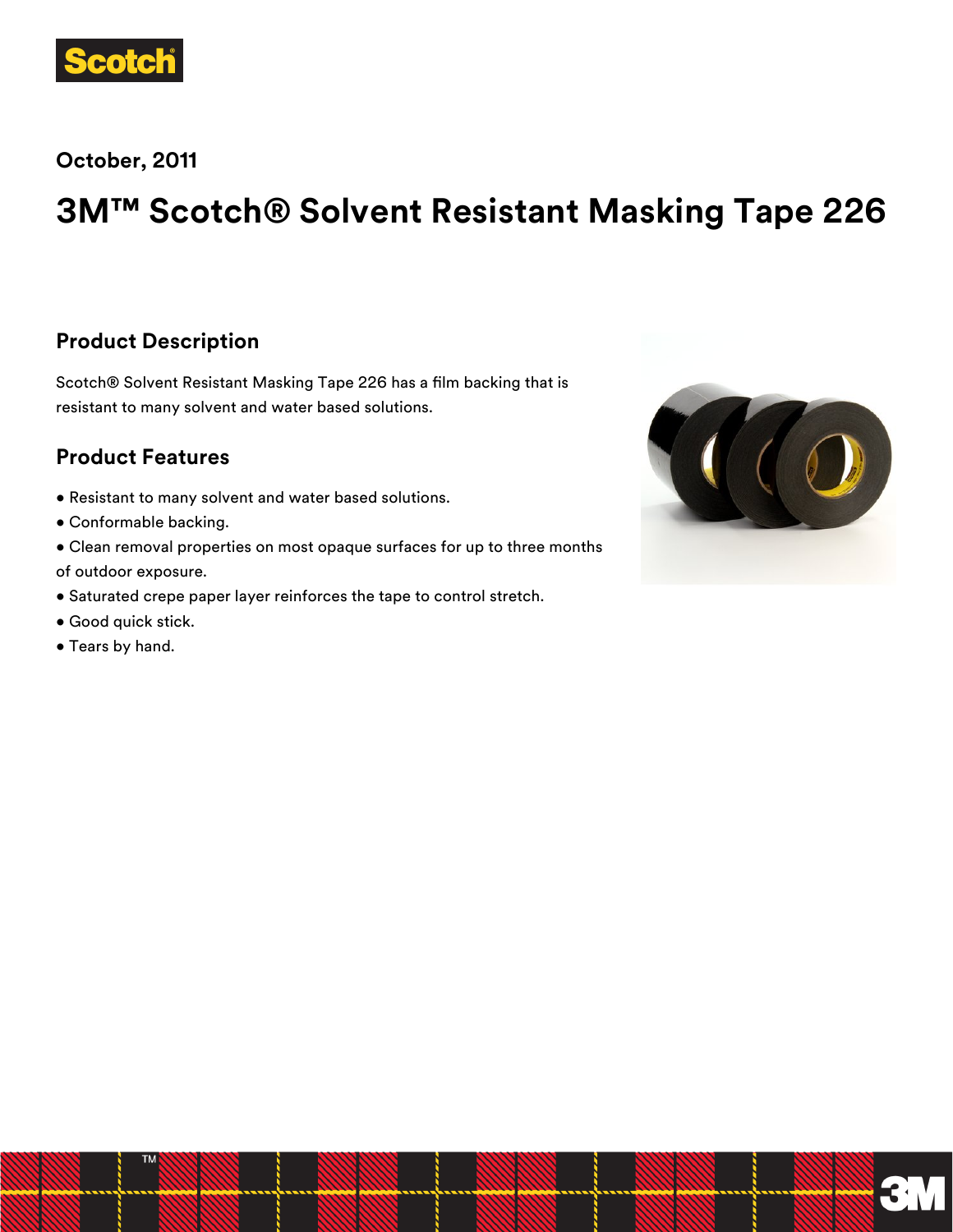## **Technical Information Note**

The following technical information and data should be considered representative or typical only and should not be used for specification purposes.

#### **Typical Physical Properties**

| <b>Property</b>             | <b>Values</b>                           |            | <b>Method</b>     |
|-----------------------------|-----------------------------------------|------------|-------------------|
| Color                       | <b>Black</b>                            |            |                   |
| <b>Total Tape Thickness</b> | $0.27$ mm                               | $10.6$ mil | <b>ASTM D3652</b> |
| <b>Backing</b>              | Polyethylene / Saturated<br>Crepe Paper |            |                   |
| Adhesive                    | Rubber                                  |            |                   |

## **Typical Performance Characteristics**

| <b>Property</b>        | <b>Values</b> |           | <b>Method</b>        | <b>Substrate</b>          | <b>Notes</b> |
|------------------------|---------------|-----------|----------------------|---------------------------|--------------|
| Peel<br>Adhesion       | 4.2 N/cm      | 38 oz/in  | <b>ASTM</b><br>D3330 | <b>Stainless</b><br>Steel |              |
| Tensile<br>Strength    | 59.5 N/cm     | 544 oz/in | ASTM<br>D3759        |                           |              |
| Elongation<br>at Break | 11 $%$        |           | <b>ASTM</b><br>D3759 |                           |              |

**Table continued on next page**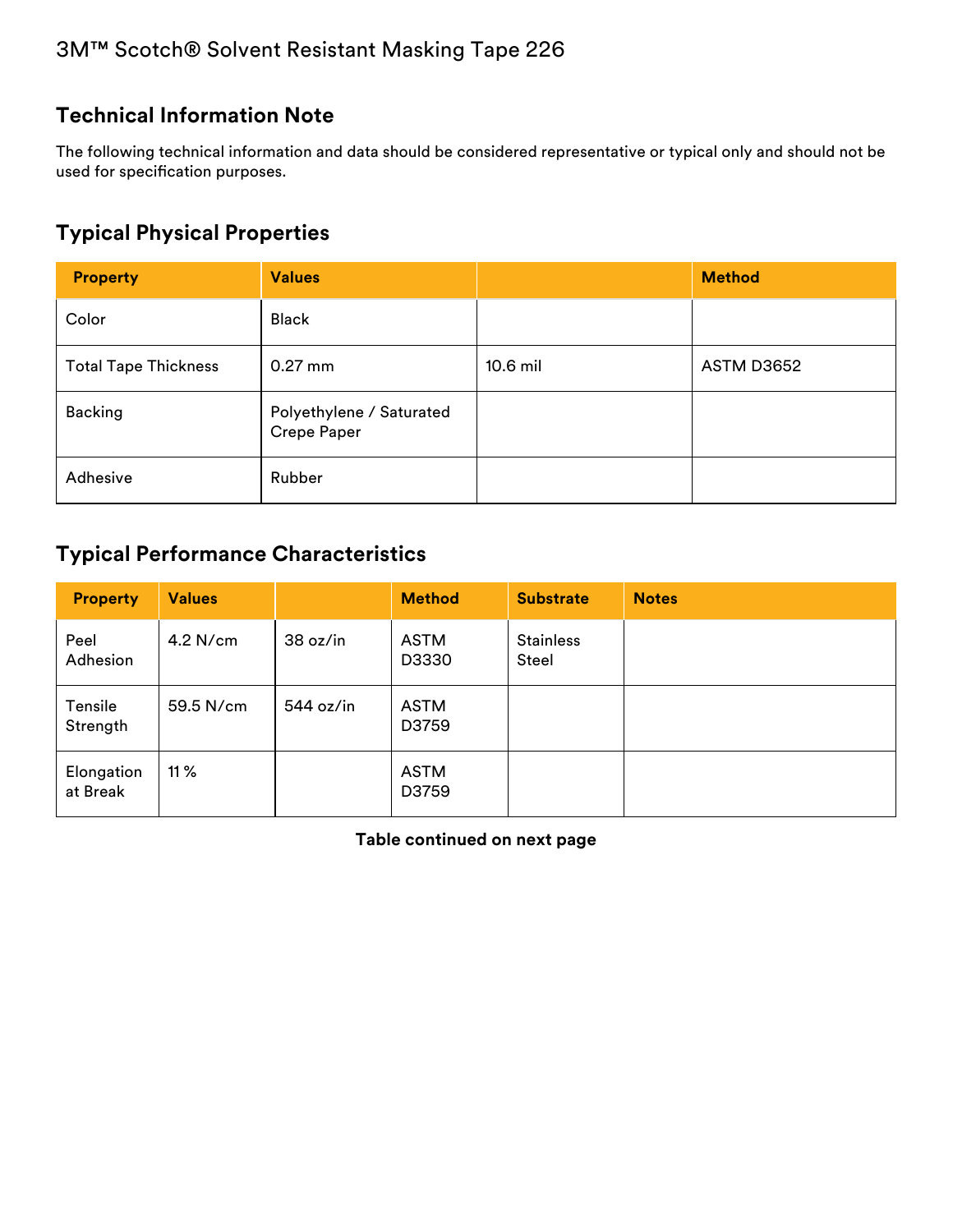#### **Typical Performance Characteristics (continued)**

| <b>Property</b> | <b>Values</b>            |              | <b>Method</b> | <b>Substrate</b> | <b>Notes</b>                                                                                                                                                                                                                                                                                                                                                                                                                                                                                                                                       |
|-----------------|--------------------------|--------------|---------------|------------------|----------------------------------------------------------------------------------------------------------------------------------------------------------------------------------------------------------------------------------------------------------------------------------------------------------------------------------------------------------------------------------------------------------------------------------------------------------------------------------------------------------------------------------------------------|
| Use Range       | Temperature Up to 107 °C | Up to 225 °F |               |                  | Has been laboratory tested on<br>painted steel panels and found to<br>remove cleanly at bake<br>temperatures indicated for 30<br>minutes. The actual temperature<br>and time performance may be<br>higher or lower for a given<br>application.<br>Clean removal can vary dependent<br>on surface type, processing<br>conditions such as multiple bakes,<br>type of paint involved as well as<br>the temperature of the surface at<br>removal. We recommend testing<br>the product under your conditions<br>to determine if it meets your<br>needs. |

#### **Available Sizes**

| <b>Property</b>             | <b>Values</b> |       |
|-----------------------------|---------------|-------|
| <b>Standard Roll Length</b> | 55 m          | 60 yd |

# **Handling/Application Information**

## **Application Ideas**

- Sealing and protection of metal, plastic and painted surfaces.
- Masking operations involving solvent and water based solutions in the aerospace industry.

# **Storage and Shelf Life**

Store under normal conditions of 70°F (21°C) and 50% R.H. in the original carton. To obtain best performance, use this product within 12 months from date of manufacture.